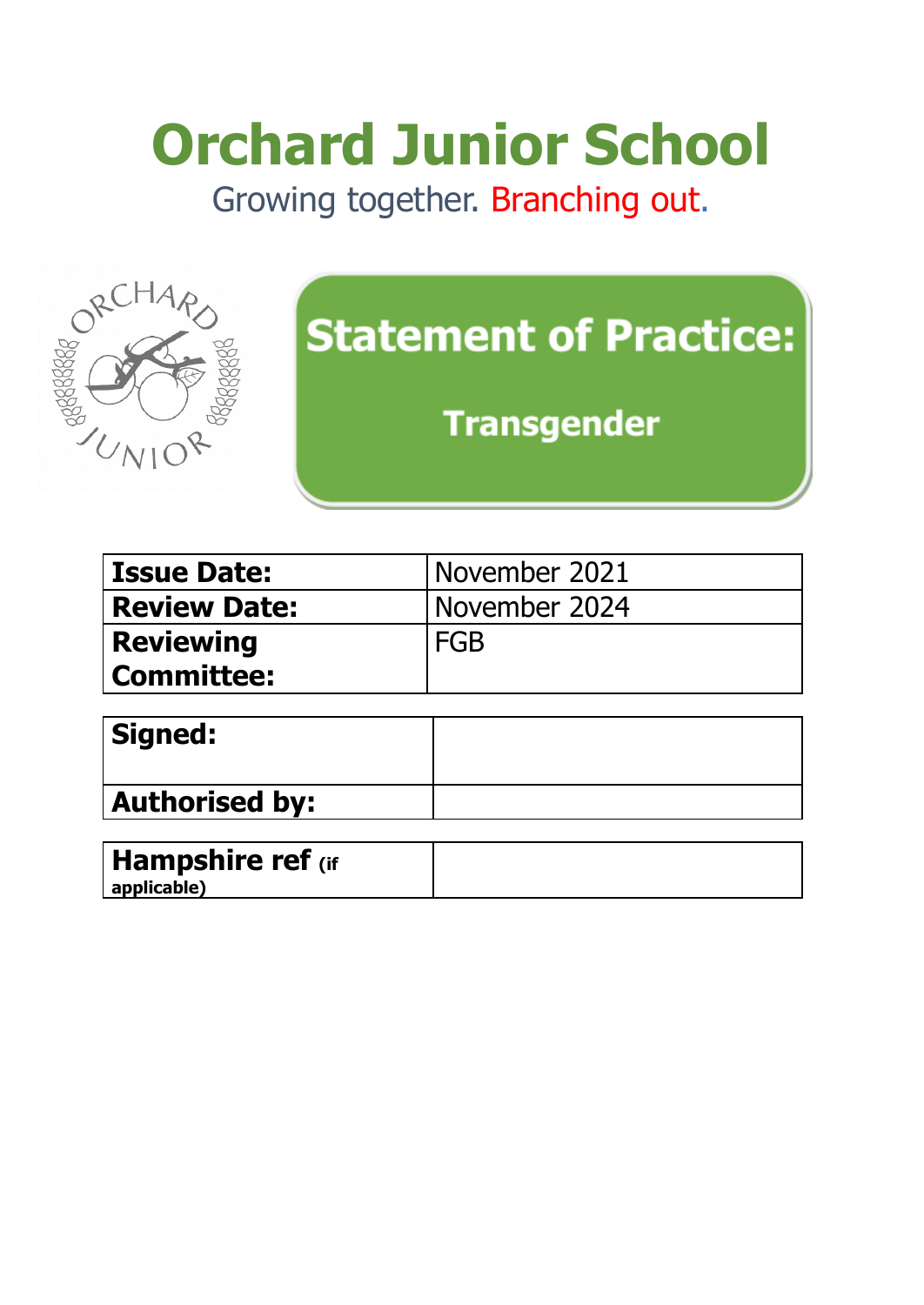# **Introduction**

Gender is often an important part of an individual's identity and developing a positive sense of gender identity is part of growing up. However, gender identity is often complex and there is a spectrum of gender which is wider than just boy/man or girl/woman.

At Orchard Junior School, practice to support transgender children is embedded across school policies and curriculum and builds on best practice already in place to eliminate discrimination, harassment and victimisation; advance equality of opportunity and foster good relations.

This Statement of Practice (SOP), seeks to provide a broad overview of the needs of transgender children and their families.

# **What is Transgender?**

Transgender issues manifest at different times in life in different individuals. In most cases of gender dysphoria, the condition is often apparent in early childhood, when such a child may express behaviour incongruent with and dissatisfaction related to their assigned gender. However, many of these children experience rejection because of their differences and quickly attempt to repress them. Therefore, people who see these children regularly may be unaware that they are unhappy as members of their assigned gender.

Gender dysphoria is a strong, persistent discomfort and distress with one's gender, anatomy, birth sex, and even societal attitudes toward their gender variance. Transgender young people who experience gender dysphoria tend to be very conscious of their body; appearance, weight, and other people's opinions of their body may become very important.

# **Legislation**

The legislation states that schools must not discriminate against a child because of their transgender status. There is no legal requirement for schools, as there is with disability, to make 'reasonable adjustments' for transgender children but schools may take a similar approach to ensure that the needs of transgender children are catered for.

# **The Equality Act 2010**

The Equality Act 2010 applies in England, Scotland and Wales and protects against direct and indirect discrimination, harassment, and victimisation under nine protected characteristics, including Gender Reassignment (also known as Transgender).

Part 6 of the Equality Act 2010 makes it clear that the Act specifically refers to School and young people. It is illegal to treat someone less favourably because they intend to transition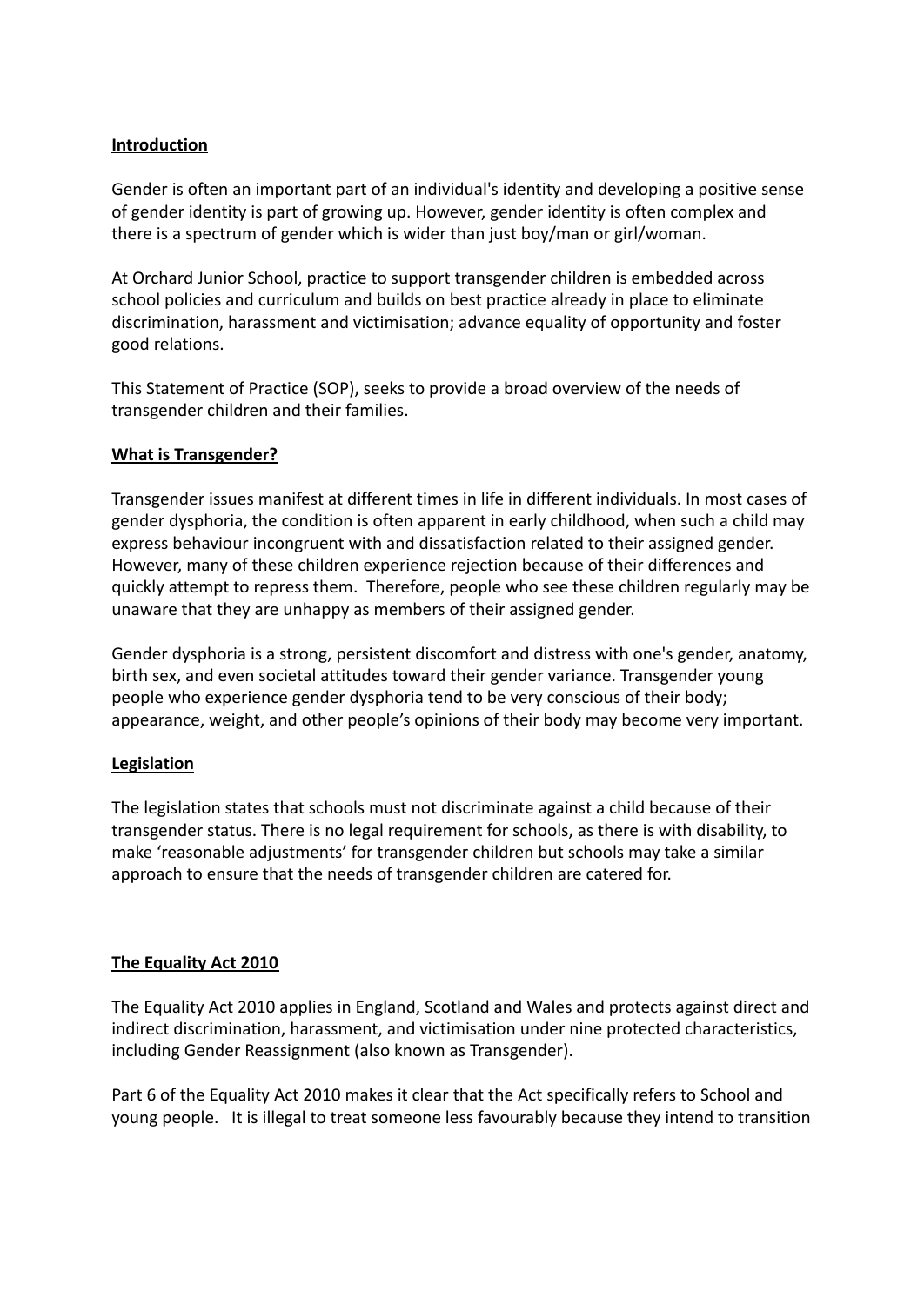or they have transitioned in the past, and someone remains protected even if they do not proceed with their transition. The Equality Act 2021 (2:1:7) states that:

A person has the protected characteristic of gender reassignment if the person is proposing to undergo, is undergoing, or has undergone a process (or part of a process) for the purpose of reassigning the person's sex by changing physiological or other attributes of sex. The Act applies to employment, education, and a range of other areas where discrimination may take place. To be protected under the Act, a student will not necessarily have to be undergoing a medical procedure to change their sex, but they must be taking steps to live in the opposite gender or be proposing to do so. The school governing body has a responsibility to ensure that the school is complying with its requirements under the Equality Act.

# **The Gender Recognition Act 2004**

The Gender Recognition Act 2004 is mainly concerned with the process by which a person can get a Gender Recognition Certificate and correct their original birth certificate to match their true gender. This can only occur after a person reaches 18 years of age but it something that many younger people may aspire to.

# **The Human Rights Act 1998**

The following Articles from The Human Rights Act 1998 support the rights and needs of Transgender people to live their lives in their true gender.

- Article 8: right to respect for private life and family life
- Article 10: freedom of expression
- Article 14: the prohibition of discrimination

# **Data Protection Act 1998**

Under the Data Protection Act, information 5 regarding gender reassignment or an individual's gender history is deemed to be sensitive and it is illegal for anyone to disclose it in an official capacity.

# **Principles**

In developing practice to support transgender children, Orchard Junior School will follow these principles:

- Listen to the child, their parents, carers, and siblings. Wherever possible we will follow their lead and preferences.
- No child should be made to feel that they are the ones who are causing problems or that they owe anything to their school in return for being treated with the equality they deserve and are legally entitled to.
- We will avoid seeing the child as a problem and instead see an opportunity to enrich the school community and to challenge gender stereotypes and norms on a wider scale.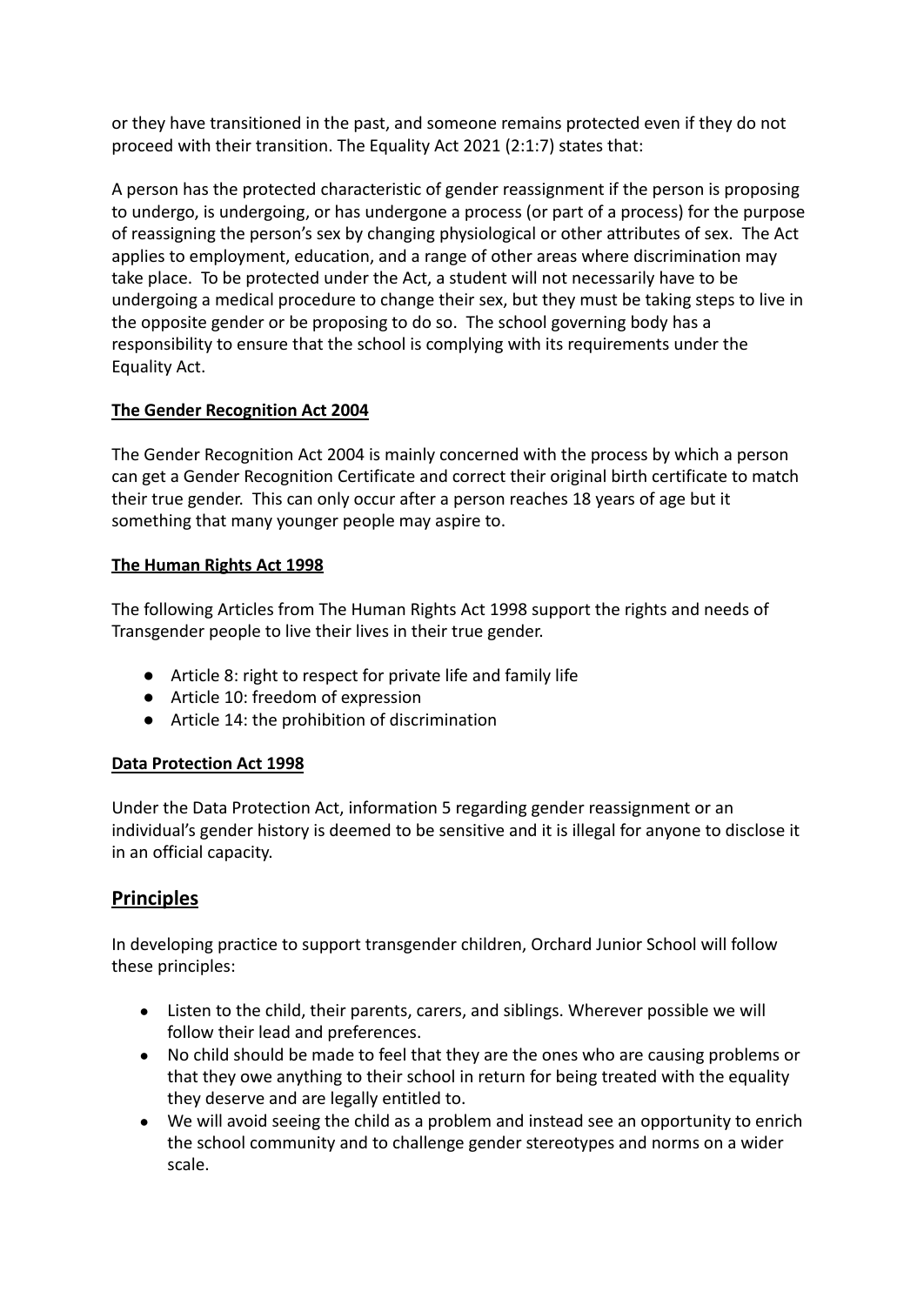- We will avoid where possible gender segregated activities and where this cannot be avoided, allow the child to access the activity that corresponds to their gender identity
- We will challenge bullying and discrimination.
- We will promote positive attitudes to gender diversity by including transgender issues within activities relating to discrimination, hate crime, diversity, inclusion, RSE and PSHE.

# **Early Help Process**

It is important that any support offered to a transgender child or young person starts with identifying their individuals needs. It must be understood that some transgender people may not want any treatment. Some may choose to be known by a different name, or to wear different clothes. However, most young transgender people and their families will need some expert or specialist support as they grow up and develop. A transgender child may benefit from an Early Help Assessment to identify any additional needs arising from transgender issues.

Orchard Junior School would (with agreement, and in consultation with the pupil and parent/carer) complete an Early Help Assessment to identify specific information that the young person would like shared with those working with them to avoid then having to repeat themselves. When completing the assessment particular attention should be paid to the sections on emotional health and wellbeing, family and social relationships and behaviour. An action plan should be put in place to address these issues and ensure the pupil has a robust support plan. The allocated Lead Professionals should always be someone who knows and gets on well with the child.

Further guidance on the Early Help Process can be found at: [https://www.hants.gov.uk/socialcareandhealth/childrenandfamilies/early-help/professionals](https://www.hants.gov.uk/socialcareandhealth/childrenandfamilies/early-help/professionals/intervention) [/intervention](https://www.hants.gov.uk/socialcareandhealth/childrenandfamilies/early-help/professionals/intervention)

# **Terminology and language**

The correct terminology and language should be used and to do this there may need to be some education in lessons around sexual orientation and gender. Staff and children should have a clear understanding that sexual orientation and gender identity are two completely different things. For the matter of fairness and inclusion it is extremely important that the correct gender, name and pronouns are used correctly to address transgender children.

# **Names and pronoun change**

Respecting a child's request to change name and pronoun is crucial in supporting and validating that child's identity. Some transgender children and young people may wish to change their name to make it in line with their gender identity. Although they may not have changed their name legally, individuals have the right to choose the name by which they are known to by staff and fellow children. More information on changing names on birth certificates can be found at www.deedpoll.org.uk/CanABirthCertificateBeChanged.html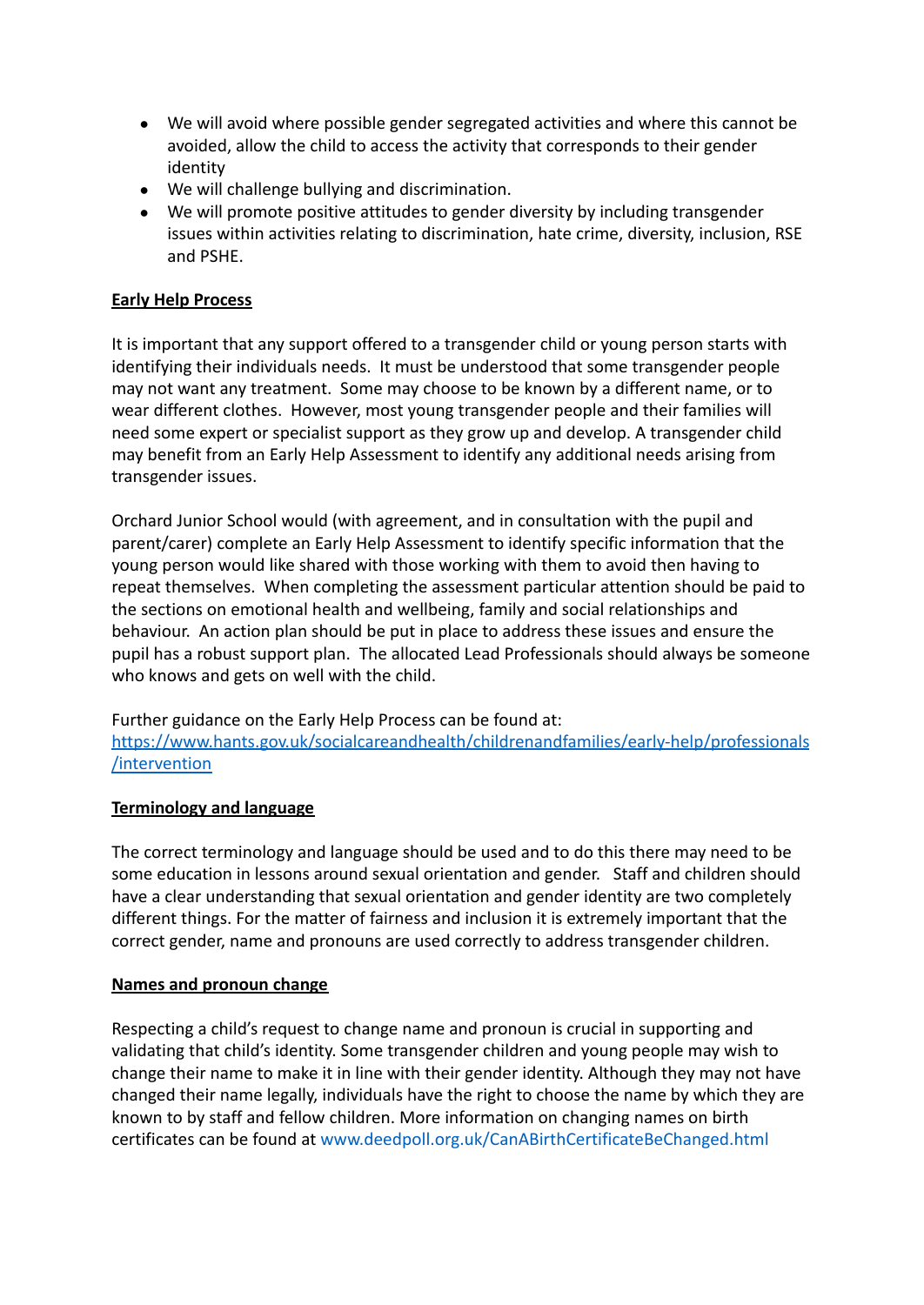The child's chosen name should be recorded on SIMS and this name checked as the name for registers and migration to sites that the school uses (e.g. PurpleMash, TTRS) so that the child's preferred name is always used.

# **School Attendance**

Orchard Junior School will make reasonable adjustments to accommodate absence requests for any treatment or appointments with external sources in line with our absence policy. It is possible that the child may be accessing support from outside of school so provision will be made in order for the child to be absent from school but confidentiality will be maintained at all times when complying with absence procedures. Sensitive care will be taken when recording the reason for absence. The child may need time off for a medical appointment and it should be recorded as an M code rather than being off sick.

# **School Photos**

Transgender children may feel fine with having their photograph taken at school, but steps must be taken to ensure that these images do not reveal any confidential information. Orchard Junior School will always seek parent/carer permission to publish photos in line with the school policy.

# **Transphobia and Bullying**

Orchard Junior School have a robust anti-bullying policy in place. In line with this policy, transphobia incidents will be recorded and dealt with in the same manner as other incidents that are motivated by prejudice, e.g. racist or homophobic incidents.

# **Physical Education**

Sports and Physical Education is a key aspect of the national curriculum and the physical and mental well-being of young people. Physical Education develops child's competence and confidence to take part in a range of physical activities that become a central part of their lives, both in and out of school.

A transgender child has the same right to Physical Education as any other child. Regarding transgender children at school, there should be reasonably few, if any, issues in respect of participation within the sports of their true gender.

There may be sports where, as puberty develops, male to female (M2F) transgender children may have a physical advantage over other girls but this should not present a problem within a carefully and sensitively managed lesson context. The issue of physical risk within certain sports will also be managed properly within the lesson context rather than preventing a transgender child from participating (which would be discriminatory).

If a child is binding their chest, they should be monitored carefully during particularly physical activities and in hot weather. There is a chance that the binding could cause discomfort or even impair breathing. Short breaks from activity could be offered discretely.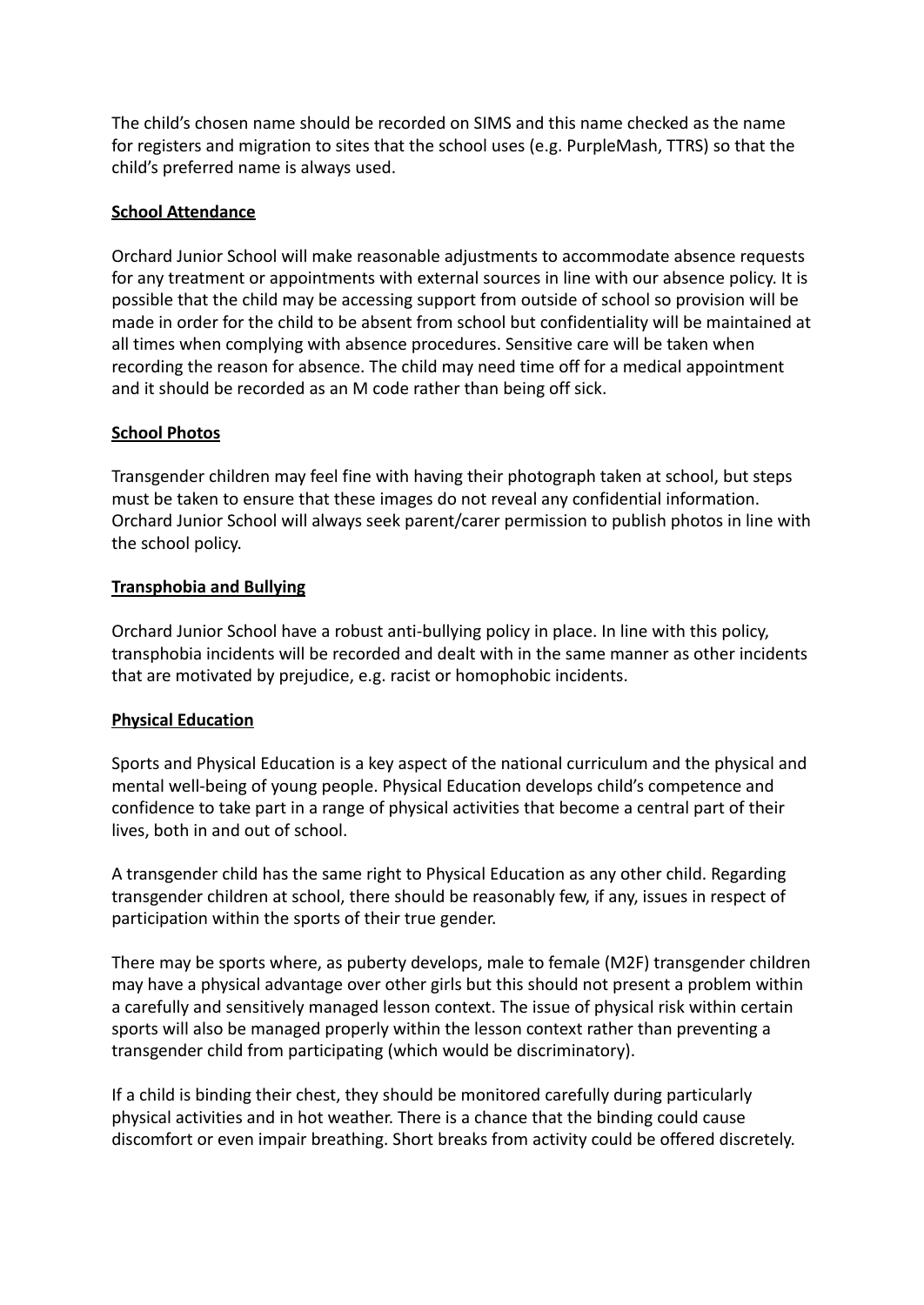# **Changing Room Facilities**

The use of changing room facilities will also be carefully considered. Facilities for transgender children will be sensitive to their needs and recognise the needs and sensitivities of other children. When competing at another school or outside venue, school staff will ensure there is appropriate sensitive provision available. We will take a view on prior to the delivery of those lessons, in discussion with parents or carers.

# **Swimming lessons**

The transgender child should be given the choice as to whether they wish to partake in swimming lessons or not. Parents/Carers will be made aware of the statutory responsibility for all children to be able to swim 25 metres by the end of Key Stage 2. If the transgender child wishes to partake in swimming lessons, then a risk assessment of the changing facilities should be completed. There must be careful consideration, in consultation with the child and parents/carers and in line with the health and safety policy of the leisure centre or swimming pools health and safety procedures. For example, it may be against health and safety regulations to wear a t-shirt in the swimming pool and therefore would be more appropriate for a F2M child to wear an all-in-one wetsuit or similar.

# **Toilet Facilities**

There is provision in Orchard Junior School for a unisex toilet. If they wish to, transgender children will be able to use these facilities which have been labelled sensitively and appropriately. Otherwise, transgender children will use the toilets that are appropriate to their gender identity.

# **School Uniform**

Transgender pupils will be expected to follow the School Uniform Policy, which covers expectations of uniform, make-up, jewellery, and hairstyles. There is a broad range of uniform available for both genders.

# **Residential Visits**

Careful consideration and preparation is needed where a transgender child is taking part in a residential visit – transgender children will not be excluded from the visit. The sleeping arrangements will need to be thought about carefully before the visit takes place. Risk assessments should be carried out prior to the residential visit so that reasonable adjustments can be made to allow the child to participate.

# **Work Experience Placements**

Where Orchard Junior School is considering a work experience placement, a suitable assessment will be carried out to establish and needs or risks to the transgender person. This will take account of the transgender person's right to privacy. As a general principle, personal information on the transgender person must not be shared. Careful discussion